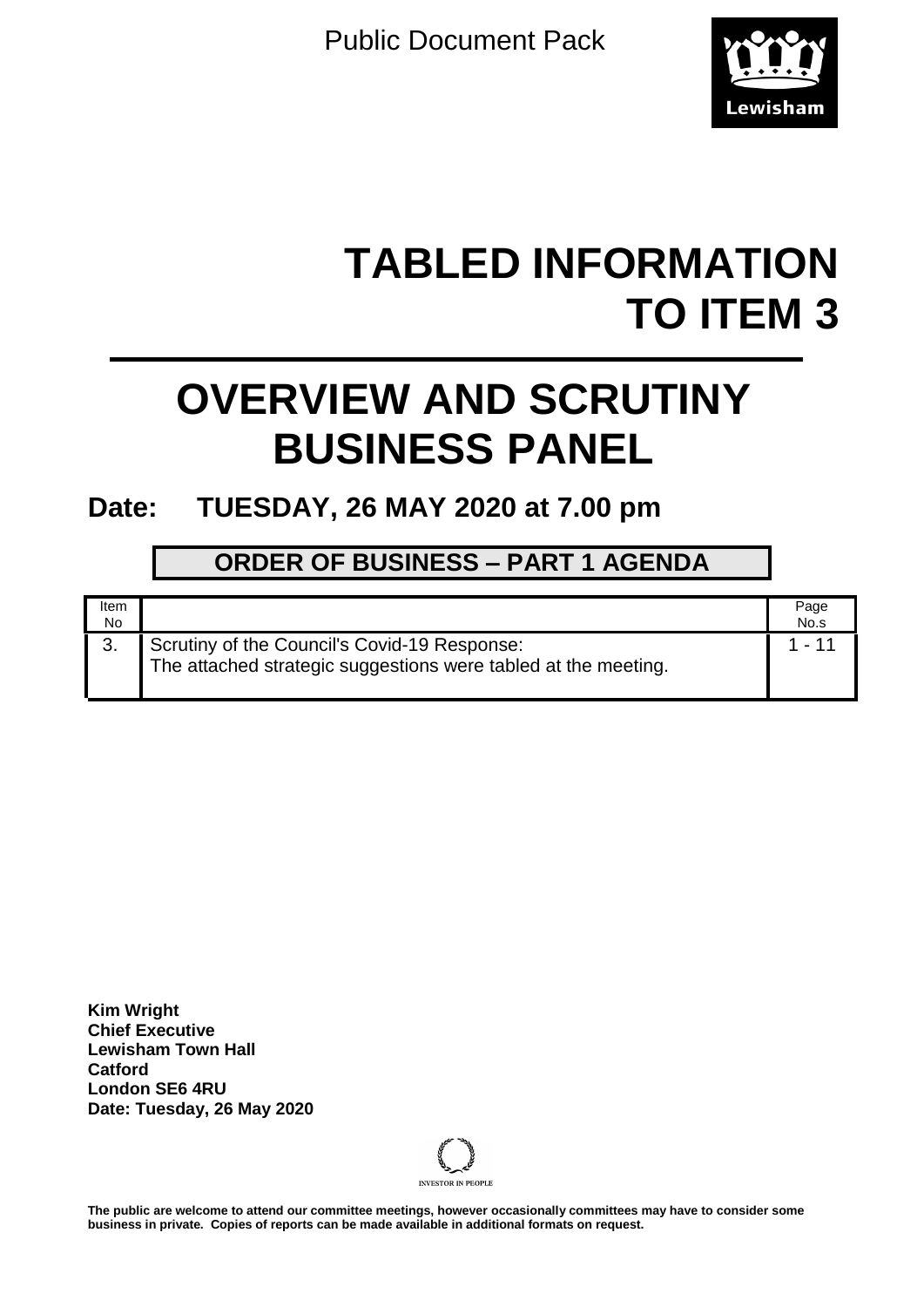# **OSBP – 26 May 2020 – Advance Questions**

# **Strategic suggestions made before report prepared**

- 1. Accessing hard to reach vulnerable children. Paragraph **6.16**
- 2. Bridging the education gap that is widening as a result of remote learning replacing in-schooling. Paragraph **6.19**
- 3. The known and anticipated financial impact on the Council. Paragraphs **6.46 – 6.48**
- 4. The support being provided to rough sleepers and private renters at risk of eviction; and current levels of homelessness. Paragraphs **6.29 - 6.32**
- 5. The situation in Lewisham Care Homes (including PPE and infections/deaths). Paragraphs **6.8 – 6.11**
- 6. The monitoring of care services being provided privately to Lewisham residents with regards to safety. As above.
- 7. Managing the busiest parts of the borough as lockdown restrictions ease. Paragraphs **5.7 - 5.8 (there has been progress in this area since the dispatch of the report)**
- 8. How information on the two Covid 'Hot-Hubs' set up in Lewisham is being communicated to residents and how referrals are made. Paragraph **5.21**

# **Covid 19 Update**

### *Cllr Muldoon:*

- *What are the mortality rates and numbers of deaths from COVID-19 in Lewisham and how do they compare with the rest of London?*
	- This data is now being reported by the Office for National Statistics (ONS).
	- This is currently the only official, verified source of COVID-19 deaths registered in the UK that is available down to a local authority level.
	- There is however a time lag with publication of this data. These figures are released every Tuesday at 9:30am and relate to the week ended 11 days prior, that is, on the Friday two weeks before.
	- The ONS weekly deaths figures include all deaths where the registration mentions COVID-19, regardless of location of death or whether the person who died was tested for COVID-19 in a laboratory test.
	- From this ONS data, up to 8th May Lewisham had recorded **256** COVID-19 deaths.
- We are able to provide a short follow up report for comparison to London (see chart below shows how Lewisham numbers of COVID-19 deaths compare to those in London between 20/03/20 and 08/05/20). Agenda Item 3<br>
sance Questions<br>
sfore report prepared<br>
able children. Paragraph 6.16<br>
is widening as a result of remote learning<br>
in 6.19<br>
motal impact on the Council. Paragraphs 6.46–<br>
motels sness. Paragraphs 6.29 – 6.32
	- This graph indicates that the peak in deaths in Lewisham seems to have come earlier than some other London boroughs.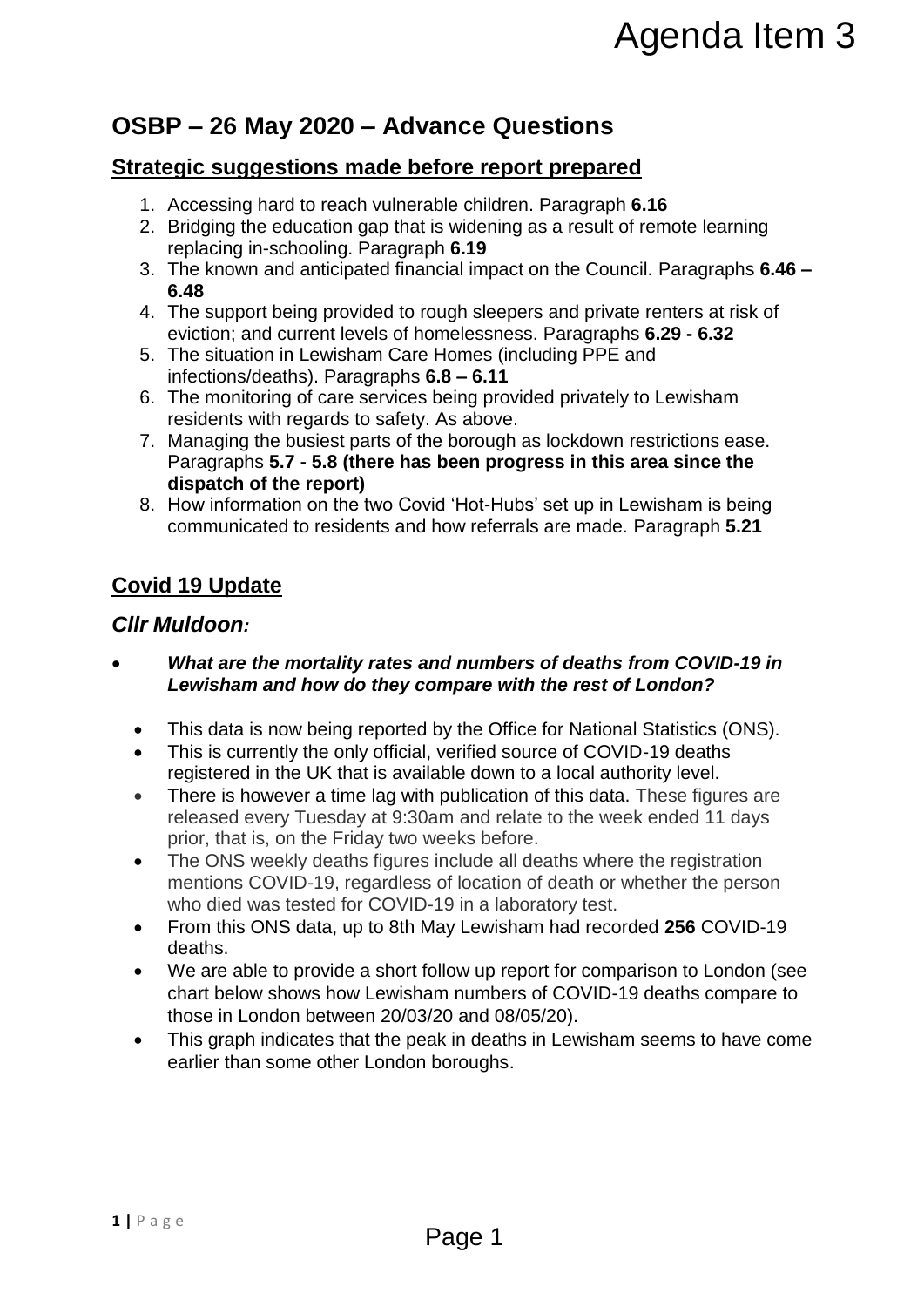On a week by week basis, the number of deaths in Lewisham had been above the London average until the week ending  $17<sup>th</sup>$  April. It has risen above the London average again in the last monitoring period.



#### *As above, but for mortality rates & deaths for those in care homes, again with the same comparison***.**

- This data is now being reported by the Office for National Statistics.
- This is currently the only official, verified source of COVID-19 deaths registered in the UK that is available down to a local authority level.
- There is however a time lag with publication of this data. These figures are released every Tuesday at 9:30am and relate to the week ended 11 days prior, that is, on the Friday two weeks before.
- The ONS weekly deaths figures include all deaths where the registration mentions COVID-19, regardless of location of death or whether the person who died was tested for COVID-19 in a laboratory test.
- From this ONS data, up to 8th May Lewisham had recorded **15** COVID-19 deaths occurring in care homes.
- We are able to provide a short follow up report for comparison to London (see chart below shows how Lewisham numbers of COVID-19 deaths occurring in care homes compare to those in London between 20/03/20 and 08/05/20).
- On a week by week basis, the number of deaths in care homes in Lewisham has been below the London average.
- In previous weeks the number of care home deaths in Lewisham appeared to be getting closer to the London average but last week the gap widened again.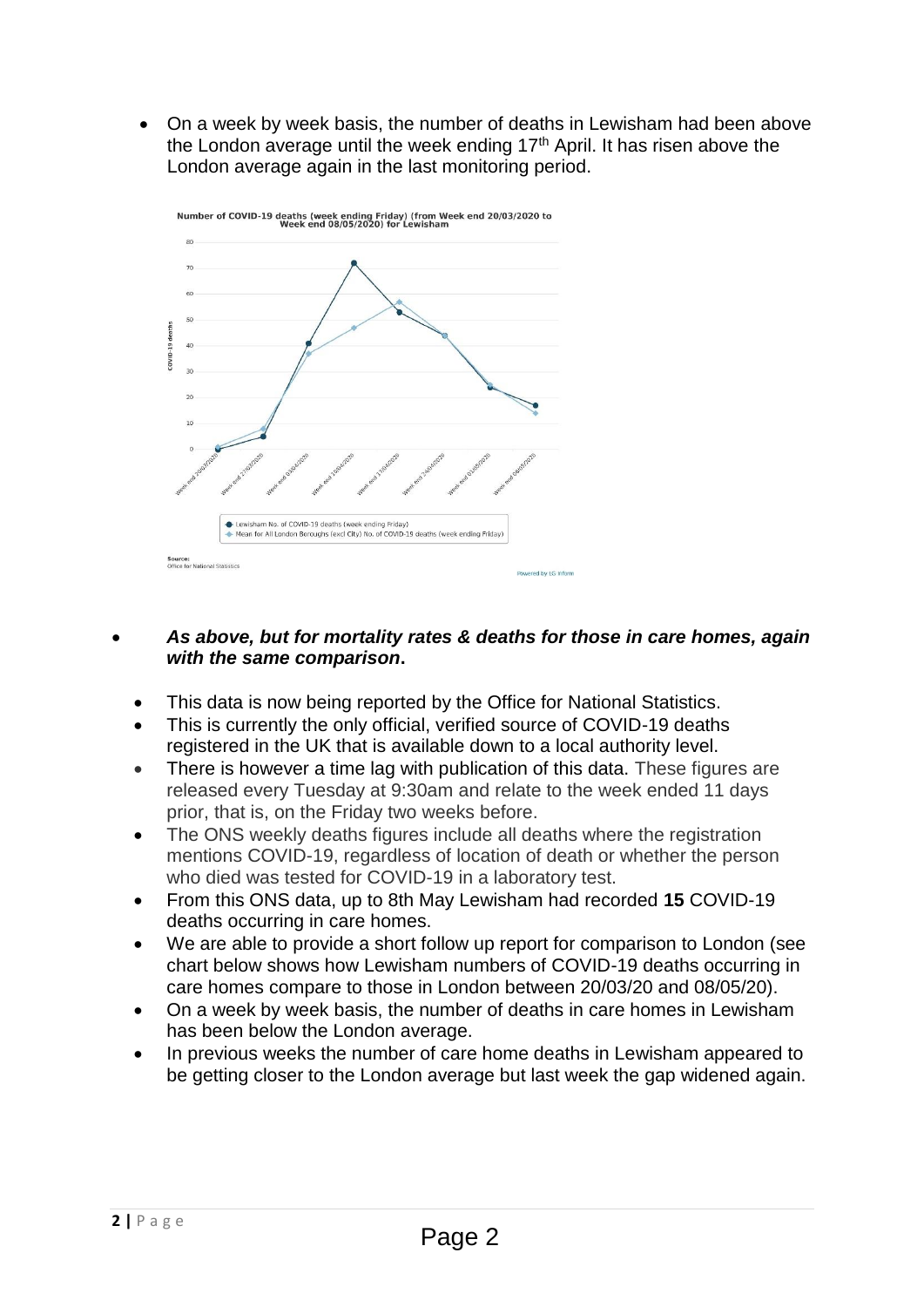

- *What data can be derived from the above statistics concerning the ethnicity of these fatalities, adjusted for population and compared across London?*
- At present ethnicity is not an official data field on death certificates. Country of birth is however recorded and can be used as a proxy indicator for ethnicity.
- In Lewisham we have started to analyse mortality data for inequalities between different age groups, genders and country of birth (insider or outside the UK).
- Lewisham registrars have also been recording ethnicity data for death registrations from 30<sup>th</sup> April, which will enable us to undertake analysis of inequalities between the 5 main ethnic groups in the future.
- *What is the situation regarding opticians and dentists? What is being done to support their businesses in anticipation of the ending of lockdown?*

For retail opticians these may well be covered by the Business support/packages and grants that have been publicised and for which applications can be made via our business support webpage [webpage,](https://lewisham.gov.uk/myservices/coronavirus-covid-19/business-support) or refer them on to [economyandpartnerships@lewisham.gov.uk.](mailto:economyandpartnerships@lewisham.gov.uk)

Dentists are one group that have lobbied for additional support because many do not appear to qualify under current assistance packages. Dentists may be one of the categories of business that will qualify for some support under the Discretionary Business Support funding – but only where they have not received support from the other packages. Details of the Discretionary fund are being finalised and will be released shortly. The aim will be to have these payments out in June.

Contacts – Should Members be contacted by local businesses about support available, you can refer them to our business [webpage,](https://lewisham.gov.uk/myservices/coronavirus-covid-19/business-support) or refer them directly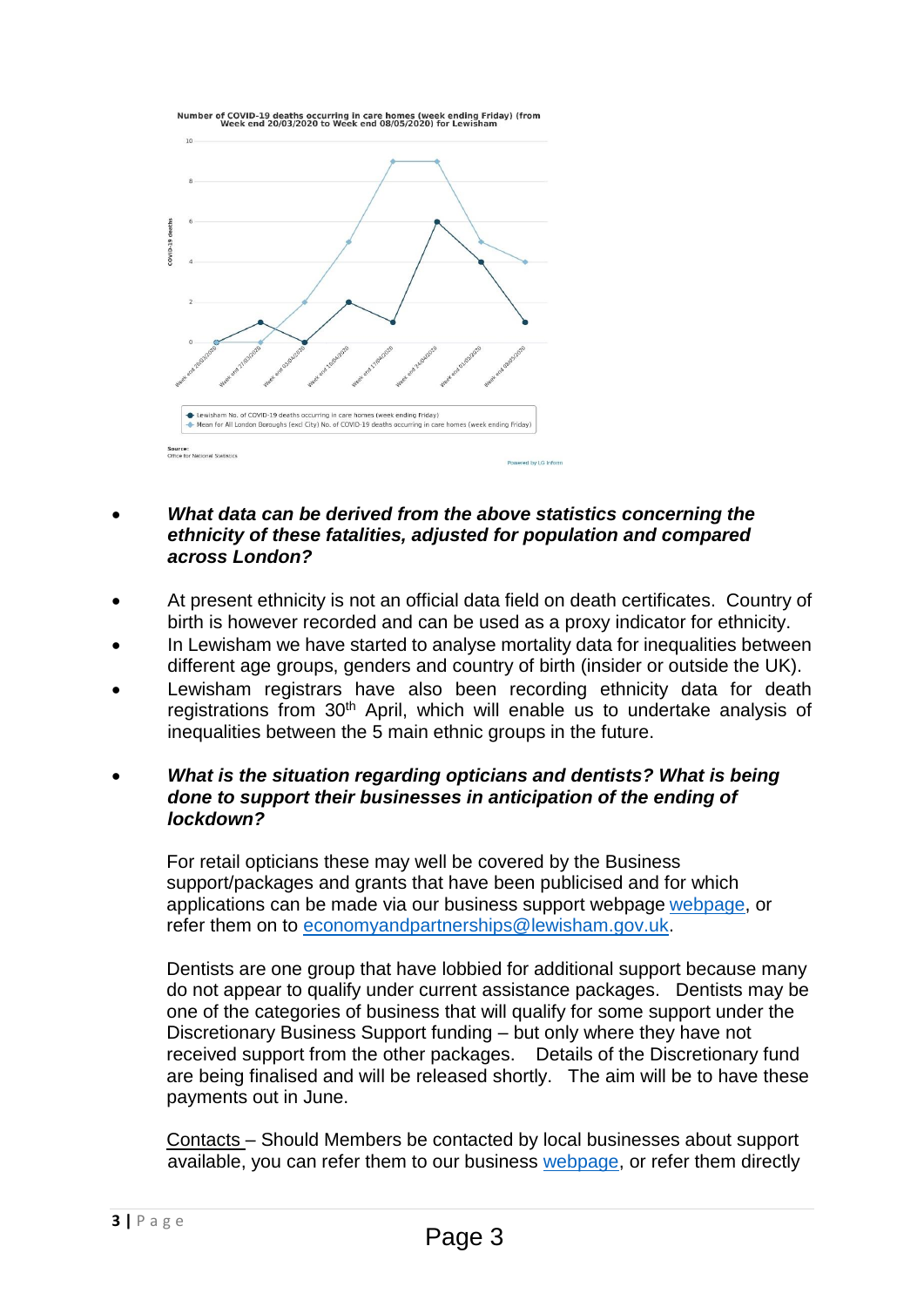on to [economyandpartnerships@lewisham.gov.uk](mailto:economyandpartnerships@lewisham.gov.uk) . We are keen to help and support any local businesses and signpost the best available advice.

# *Cllr Curran:*

# **Management of parks during the crisis**

 *Do the parks team have enough staff to ensure that the parks are protected sufficiently and that where play equipment is cordoned off this is being "policed" properly?*

The Parks team have been working really hard to keep our parks clean, safe and secure throughout the crisis. The level of demand for parks has never been higher during lockdown. The daily use is more equivalent to Bank Holiday weekends.

The Parks Patrol service responsible for locking/unlocking, patrolling and cleansing visit sites and inspect facilities multiple times and as a minimum on a daily basis ensuring that parks are being used responsibly and repairing cordoned off areas when these have been abused.

The relaxed measures of unlimited exercise have allowed staff to focus more on cordoned off facilities and tackle litter/fly tip issues, rather than engaging with people not exercising in parks. Compliments are being received from park users about the work staff are undertaking, in particular litter and bins being emptied due to the heavy footfall of public enjoying the weather and freedom of unlimited exercise.

The level of inspecting and re-securing closed off facilities has taken on average 2 additional hours of each team's day and there has been a need to pay overtime for staff to ensure all sites are being patrolled. This cost is being born by the contractor and Green Scene Officers are confident that these areas are being adequately resourced and policed properly. With the additional park usage and extra responsibilities two additional seasonal staff are being recruited and a seasonal park keeper to supplement the contractors existing staff.

#### *Do we have any clear plan as to when the equipment will be fully available to the public?*

Tennis courts and ball courts have now reopened. We do not have an exacting plan about when other equipment will be made available but some, such as playgrounds, can only reasonably be opened as social distancing rules and Government guidance gets updated. Other facilities such as cafes and toilets could be opened earlier but are still dependent on the right messages being given to the public about infection control as this can't be guaranteed. The only guarantee would be to keep the facilities closed. The message must be that infection control is about personal hygiene, it starts and finishes with the individual. Individuals should be given all available information to make their own choices about how to protect themselves and others and whether to use the facilities or not.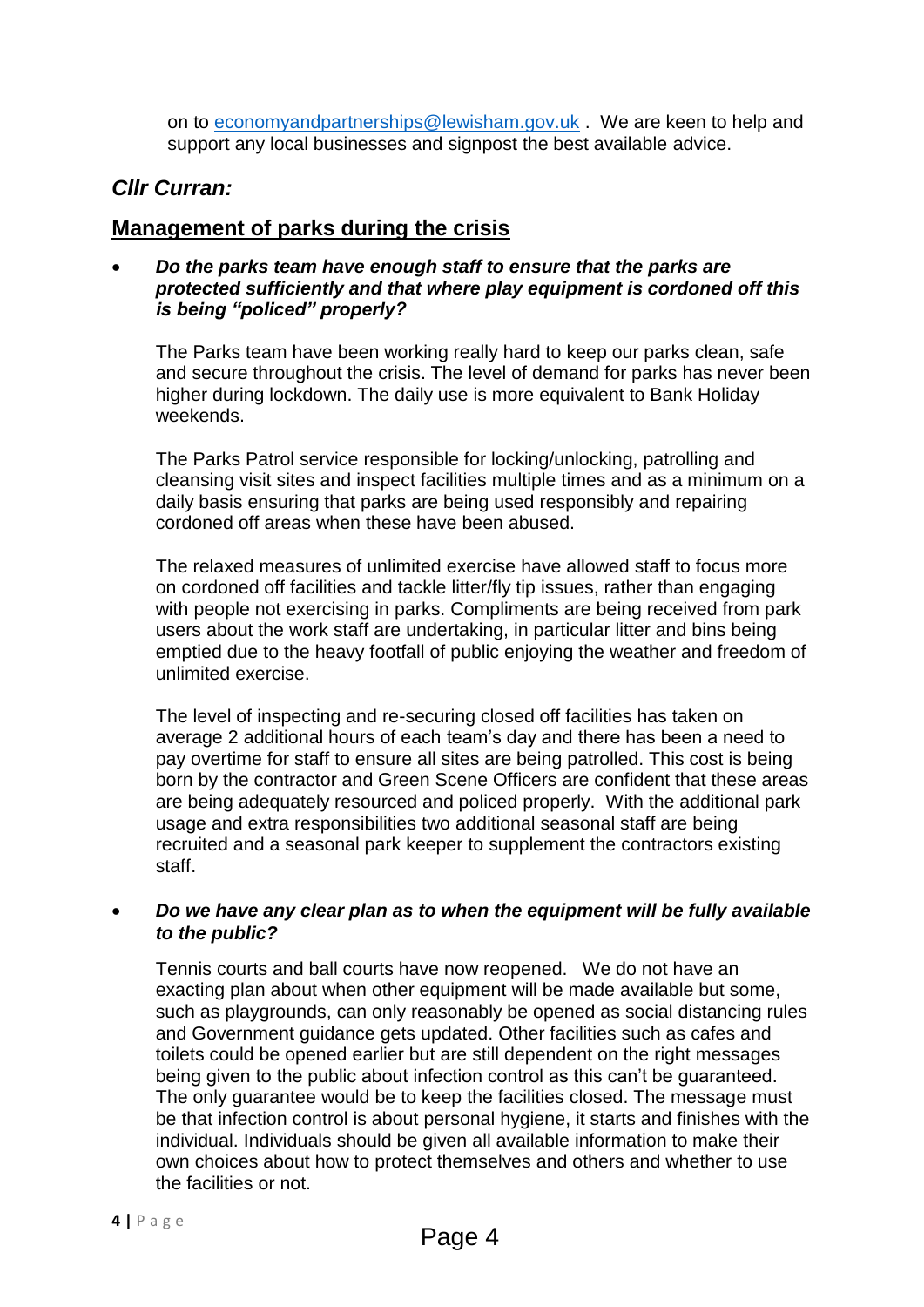# **Socially Distanced Travel**

#### *How is the Council keeping tabs on emergency measures to encourage sustainable socially distanced travel?*

The Council is working with TfL to develop a monitoring programme that will help to evaluate what impact the measures have. This will be undertaken through a combination of traffic surveys and regular evaluation of the Commonplace feedback that is received.

#### *Do we know if messaging is positive and well received to ensure balance is right between the value of the measures put in place and consultation of the public?*

We are monitoring comments in the press, on social media and on commonplace via emails and calls received to understand how the measures are being received.

Ward Members can also provide valuable feedback in relation to both of these issues and can share this with officers through their established communication channels.

## **Healthier Neighborhoods**

#### *Will healthier neighbourhoods go ahead if TFL are no longer funding this?*

At present, TfL and the Council's focus is on the 6 months to the end of September 2020, which reflects the duration of the current TfL funding deal with DfT.

Although TfL is starting to give thought to what the following 6 months might look like, this is very difficult to do when we don't yet know where the country will be in overcoming the COVID-19 pandemic, and therefore how long the temporary measures that respond to this might be needed for.

TfL will be issuing further funding guidance once they have reached a settlement with government for the second half of the financial year. As noted in the report, there may be an appetite amongst communities to retain some of the temporary measures that are implemented. TfL is very mindful of this, and will give this consideration when developing the next iteration of the funding guidance.

Our future transport programme will be heavily influenced by this, including any decisions on the Healthy Neighbourhood programme.

#### *What criteria are we using and how will we measure impact on the periphery? (There is a fear that such measures will benefit some but will simply displace traffic, this may be wrong but we need to assuage such fears).*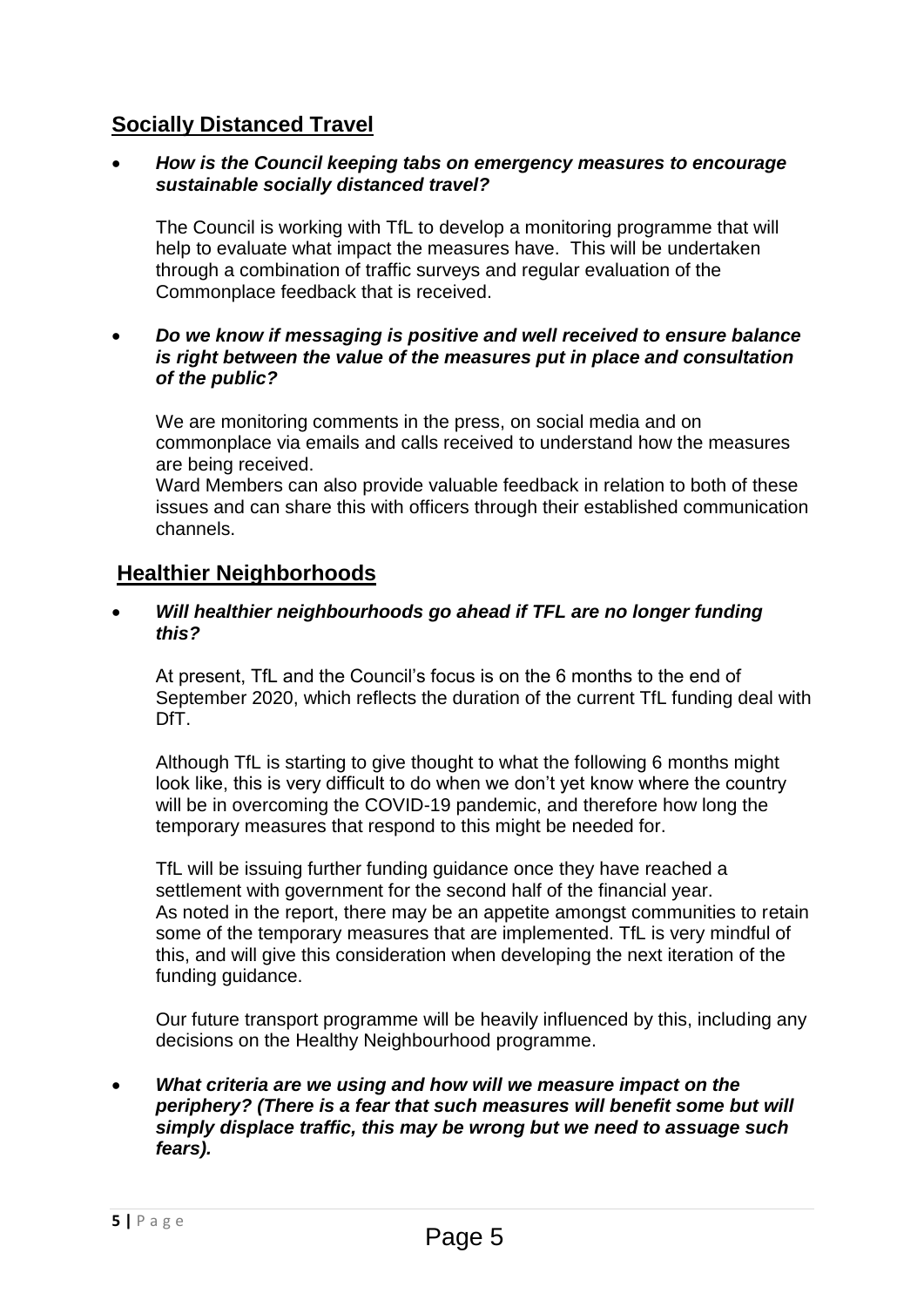Officers have identified an initial tranche of locations where rat running traffic has historically been identified as an issue, and where there is concern that higher volumes of traffic are likely to re-emerge. This is based on traffic data, resident complaints, and/or officer observations. The footways in these locations are also below 3 metres in width.

Any additional requests will be prioritised against a set of criteria including (but not limited to) the volume of traffic that they have historically taken, footway widths, if they are on the strategic cycle network/desire lines, if they are near key educational/leisure or retail facilities and the level of resident support for the closure.

Officers are looking to commission traffic surveys on some of the borough's distributor routes to help understand how traffic volumes are changing, and the extent to which they are being influenced by changes in the easing of restrictions and also by the interventions that the Council is implementing. However, it must be recognised that if the timings of these two factors are similar, it may be difficult to disaggregate this.

It should be recognised that most people have a 'tolerance' threshold for congestion, before they decide it is easier to change their travel patterns – whether that's not travelling (e.g. working from home, doing shopping online instead), switching mode to walking/cycling, or changing the time of their journey to avoid peak periods). So it is not simply a matter of transferring 100% of traffic from one route to another – there will be a degree of what is commonly referred to as 'traffic evaporation'.

#### *Comments:*

- Any proposals to introduce a watered down version of it must be clearly communicated to ensure supporters of such measures know TfL's funds have been cut back - if they have - and for those who were against the proposals or neutral we need to still be clear about how the trials of modal filters will be assessed for success.
- We need to be upfront with people that the situation has changed, that we are genuinely unable to implement plans as originally envisaged but it is vital to try and change the way we get about to get the benefits of less particle pollution, noise pollution , a healthier lifestyle etc.

Comments noted and will be taken into consideration as this work progresses.

# **Small business grant funding allocation and management**

 *Is there a problem with not enough businesses claiming the grants? What are we doing and will the following suggestions be followed?*

We initially produced lists of all businesses that met the qualifying criteria and wrote to them, we followed this up with e-mails and text messages where the appropriate information was available. We then used search engines like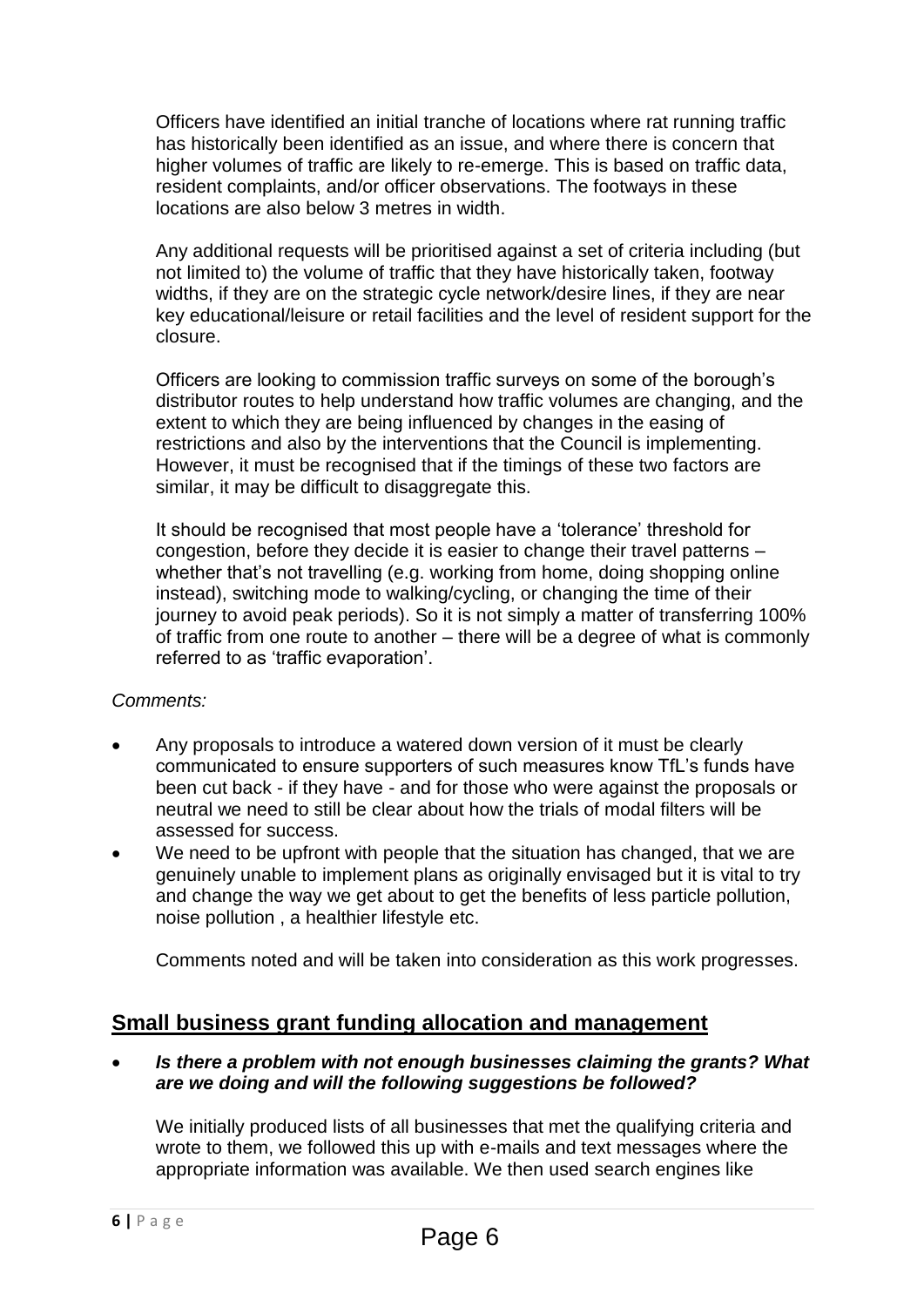Google, Spotlight and Companies House to try and get any more information on whether or not the businesses were still trading and if so, any new contact details that we then used to try and call or e-mail them. We are now visiting all those who have yet to apply for a grant but may be eligible. Our initial exercise of visiting businesses highlighted around 25% who were no longer trading but also allowed us to contact a number of businesses directly to explain the scheme and encourage applications.

 *Could we use some of the grant fund to pay for extra publicity to get details of the grants, how easy they are to apply for etc. to businesses? (If they are not working from their premises they may not be receiving our letters - we need to do more.)*

Some businesses will not have received our letters as we only hold business addresses for most of them and they've not provided further correspondence addresses for us although those that have will have received letters at both addresses. We have also used other channels as above. We are unable to use the funding to enhance the communications we undertake. If we are also unsuccessful in engaging with the owners when we try and visit the businesses, then there will be cases who will not contact us until they re-open their businesses and find the letters we have sent them.

 *How many businesses and social enterprises, trading charities, have applied for grants and been rejected? Can these be looked at again in conversations with the business owners to see if there is a way we can change our decision? Is there scope to do so?*

Due to existing constraints of the system being used we are unable to identify those who have received negative decisions although we could identify charities who did not receive a grant. However, they were excluded from the qualifying criteria and would be unable to qualify anyway. They do receive rate relief and may be able to apply for and receive a grant under the discretionary scheme. Details of the discretionary scheme and the qualifying criteria will be available in the next week or so.

 *Is the team sufficiently large enough? Given the huge reduction in the virus in Lewisham at the moment could this team be increased if necessary to carry out this task? This could be one of the first actions of the recovery team.*

We have already been able to shift a number of staff from council tax to support the team in business rates. We have also deployed a number of volunteers from elsewhere within the Council who have supported us with undertaking the searches referred to above and will also be undertaking the visits.

 *Are we doing anything London-wide to challenge exclusion of businesses with RV over £51k? Is there anything else we can do regarding this?*

The point is being made that London does have the higher business rate values so this limit narrows the level of support available to London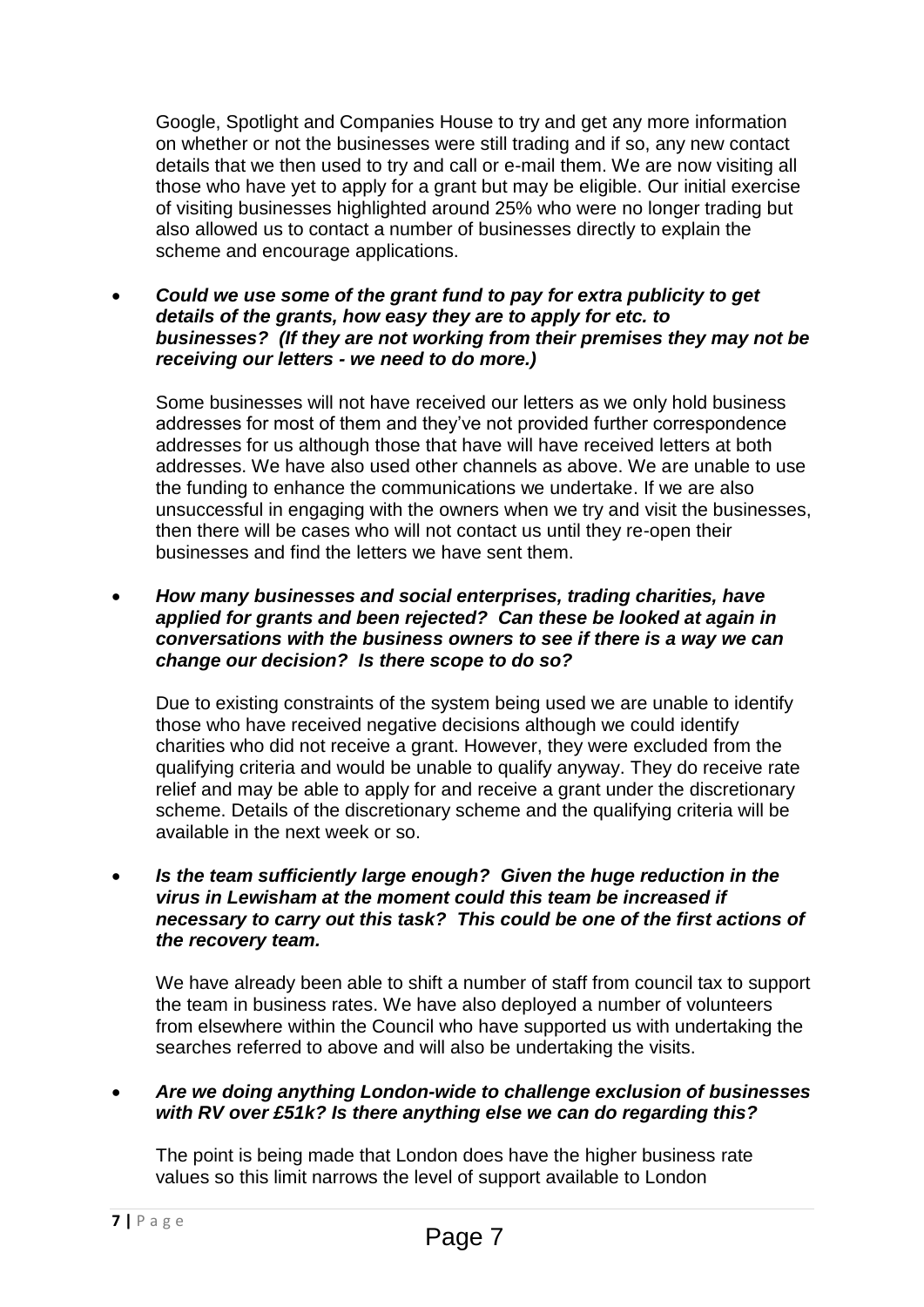businesses. The Mayor of London has written to the government making this point. In a Teams with the Minister in relation to grants distribution the Chief Executive also made the point that a number of business are falling outside the scope of the grant criteria and the guidance for discretionary grants (now received) was needed to enable the additional 5% of grant to be distributed. The local criteria for doing so in Lewisham are being finalised.

## **Timelines for major re-developments of town centres**

#### *What is still going ahead?*

Lewisham Gateway – officers continue to meet with Muse on a regular basis to seek to secure progress on this key development. Work has been taking place to identify a construction programme which can enable the scheme to proceed within Covid-19 Construction regulations

Catford – The Masterplan Framework report is now scheduled to be submitted to Mayor and Cabinet in September, enabling the next phase of public consultation/engagement. Ahead of this, we want to report the successful Good Growth fund bid for the Catford Constitutional Club, to agree Match funding and to agree/progress some works to the station approach. This paper should come forward to Mayor and Cabinet in July – which should send a clear message of early investment in Catford town centre.

#### *How are they being affected?*

On Lewisham Gateway, there has been some loss of time - whilst the construction process is evaluated and de-risked against Government/sector guidance. That work is important to give the funder confidence to proceed.

On Catford, about three months has been lost against the original timeline for considering and consulting on the Masterplan framework - so this is now scheduled for September, rather than June.

#### *Financial situation?*

It is currently too early to assess the broader impact in terms of development and investment interest/cycles and the financial situation. This will take time to settle, although the fundamentals of housing need/demand will remain and Lewisham is an attractive location. We will continue to track market conditions and encourage positive development/investment

### **Parks and Open Spaces Strategy**

 *On 10 June at Business Panel the Parks and Open Spaces Strategy report will be agreed. Has the SDSC report on Parks been incorporated into the strategy? It should be given equal weight.*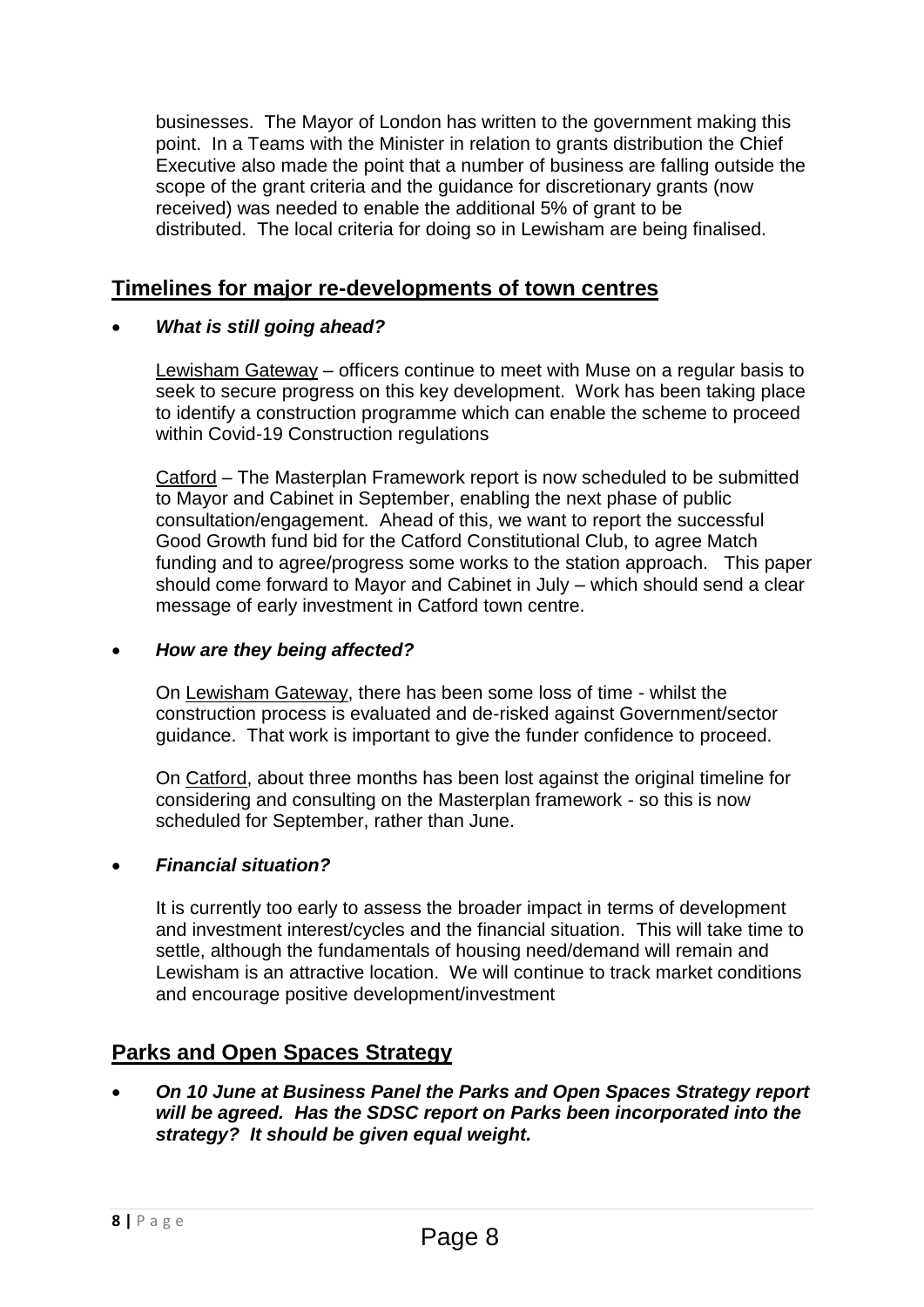All of the recommendations made at the Sustainable Development Select Committee meeting on 10<sup>th</sup> March 2020 have been incorporated into the Parks and Open Space Strategy. It has not been possible to include all of the detailed recommendations from the published Parks Management and Maintenance Review as both reports were completed simultaneously. Officers believe that the strategy does address all the themes touched upon and recommendations made in the review. The review is a very thorough, objective and thoughtful report and it should be given great weight. It cannot be given equal weight however as it commits the Council to produce additional time bound published strategies that are currently un-resourced. It would therefore be wrong to give it equal weight until such a time as resources were made available to deliver on all its detailed recommendations\*.

# **Cllr Millbank:**

# Section Community Response 5.12 – 5.21

 *Working with partner organisations / sectors has delivered a speedy and coordinated community response within the borough. How will the crosssector partnership approach be consolidated and carried forward into the Recovery phase?*

There has been an unprecedented level of partnership working across statutory, voluntary and the independent sector throughout this crisis. The impact of communities on the response to the pandemic has been profound. Work is now under way to establish what we want and need to be retained and where resourcing might be released to support these initiatives. It is too early to provide specific details on how this will work in practice as the Hub is still working at full capacity to meet presenting need but it is acknowledged that the partnership approach has been particularly strong in Lewisham and we are committed to building on this during the recovery phase.

 *How can the experience of and community intelligence gathered by others involved in local community response be included in a partnership approach e.g. the Mutual Aid groups which have sprung up across Lewisham*.

One of the initial aims of the Community Sector partnership was to reach out to Mutual Aid groups to ensure that their services were being delivered in a safe and effective way. We continue to work closely with groups who have accessed this support as well as proactively approaching those that have not made contact. As highlighted above we hope to build on our partnership approach and this very much includes mutual aid groups and other community activists. As such we will be redoubling our efforts in the coming weeks to ensure that links are made with all groups so that the experience and learning can inform our approach to recovery. Paragraph 5.8 of the report also refers to this area of work.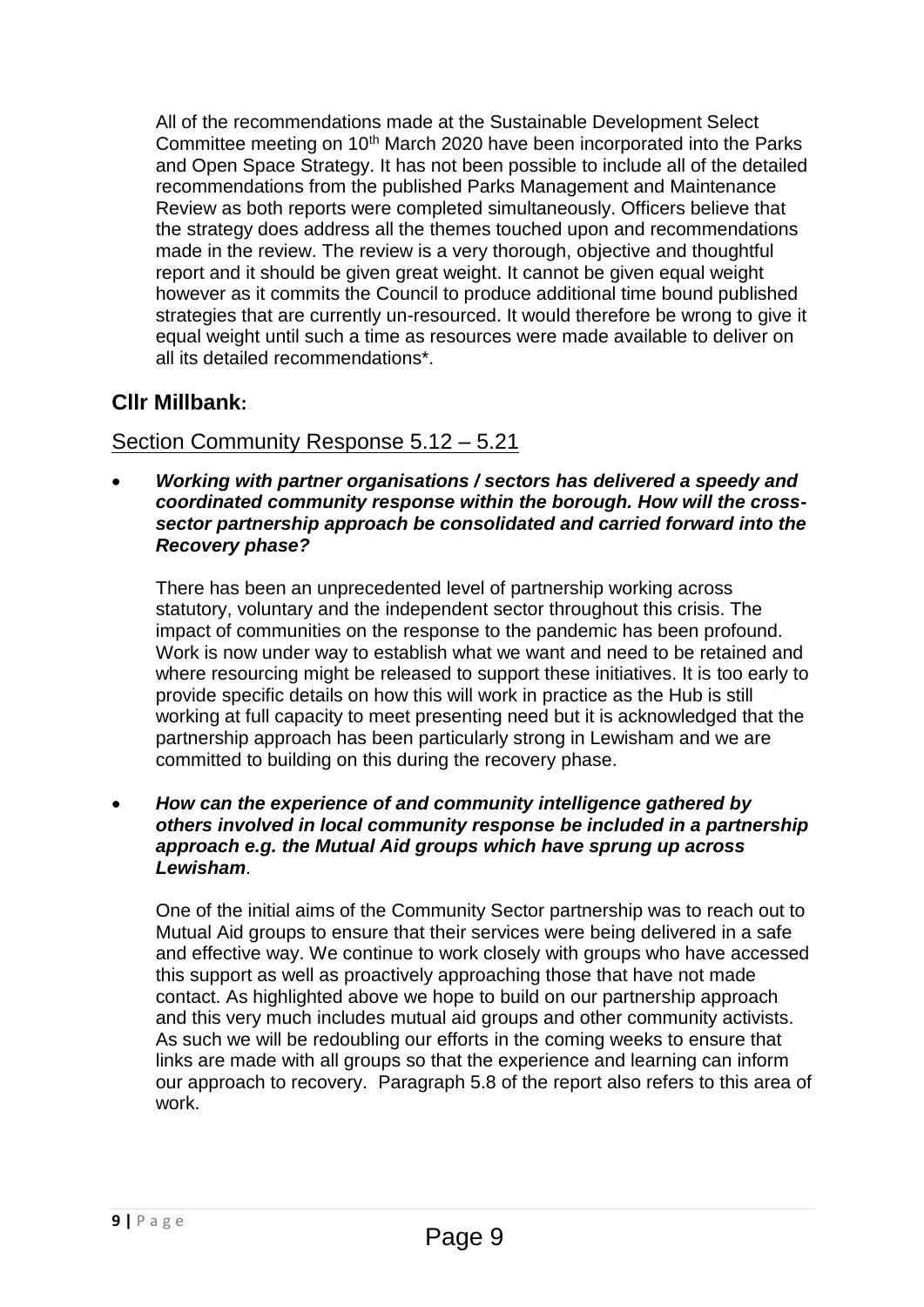# Section Adult Social Care: 6.3-6.11

 *In section 6.4 report refers to 'the Council has not needed to operate under the Care Act easements' while also saying the Council is 'currently applying flexibility to processes '. Could clarification be given i.e. what is meant by flexibility in processes?* 

We have streamlined the assessment process and reduced the number of face to face visits and also stopped non-urgent reviews of care provision. This is recognising that we wish to limit risk of infection to vulnerable adults. This is all permissible within the Care Act.

 *What factors or what circumstances might lead the Council to operate under the Care Act easements? And if so, what safeguards might need to be put in place to protect client's rights and ensure the Council's responsibilities?* 

The circumstances that were envisaged when this might be applied was if there was not enough staff to provide the care that was needed. This has not occurred and it seems unlikely that this will happen. Should it have been needed any reductions would have been based upon individual circumstances and not placed people at risk of harm, though some needs may have been left unmet.

At the start of the crisis Officers liaised directly with the members of the Disabled People's Commission to agree a set of principles such easement be needed. In the event these were not needed but this engagement served to ensure that the views of Disabled People were taken into account when considering this issue.

*(I am happy for the officers to address these points in their presentation or to ask questions directly.)* 

# *Cllr Codd:*

 *One of our objectives is to provide support to businesses - I note the report talks briefly about our distribution of government grants. What else has the council been doing, or is considering doing to support local businesses who are not eligible for grants to ensure that valuable local businesses providing services, goods and employment are retained in the borough?*

The first and initial thrust of our support to local business has been to ensure that as many local businesses as possible were aware of and took up the available Government Grant. A key part of this response was clear advice, information and signposting – which we did through the Council's business support site – [webpage](https://lewisham.gov.uk/myservices/coronavirus-covid-19/business-support) .

We brought forward an early package of additional measures – this targeted £2.4m of Lewisham resource specifically at local business – protecting jobs and